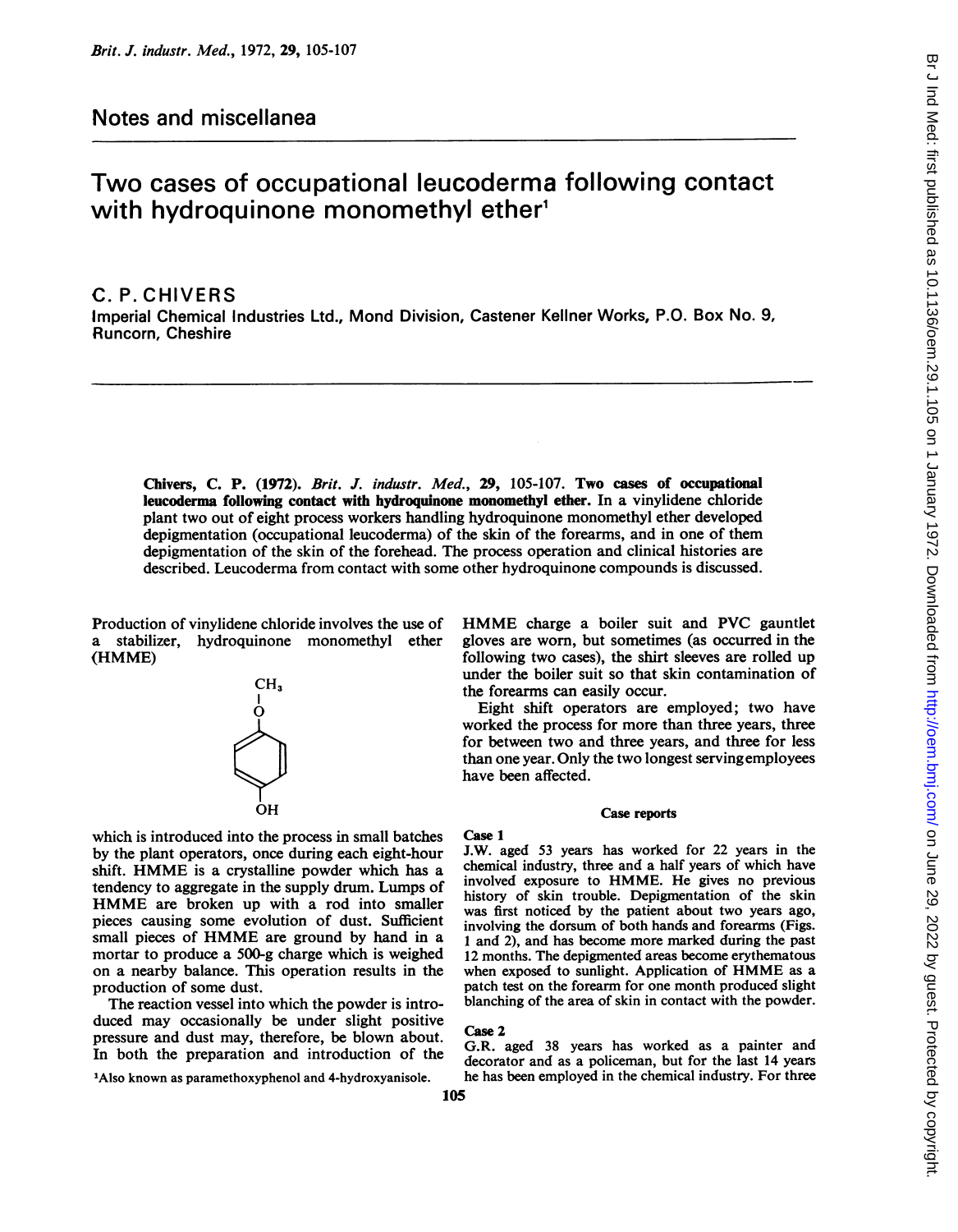

FIG. 1.







FIG. 3.

FIG. 4. Case 2.